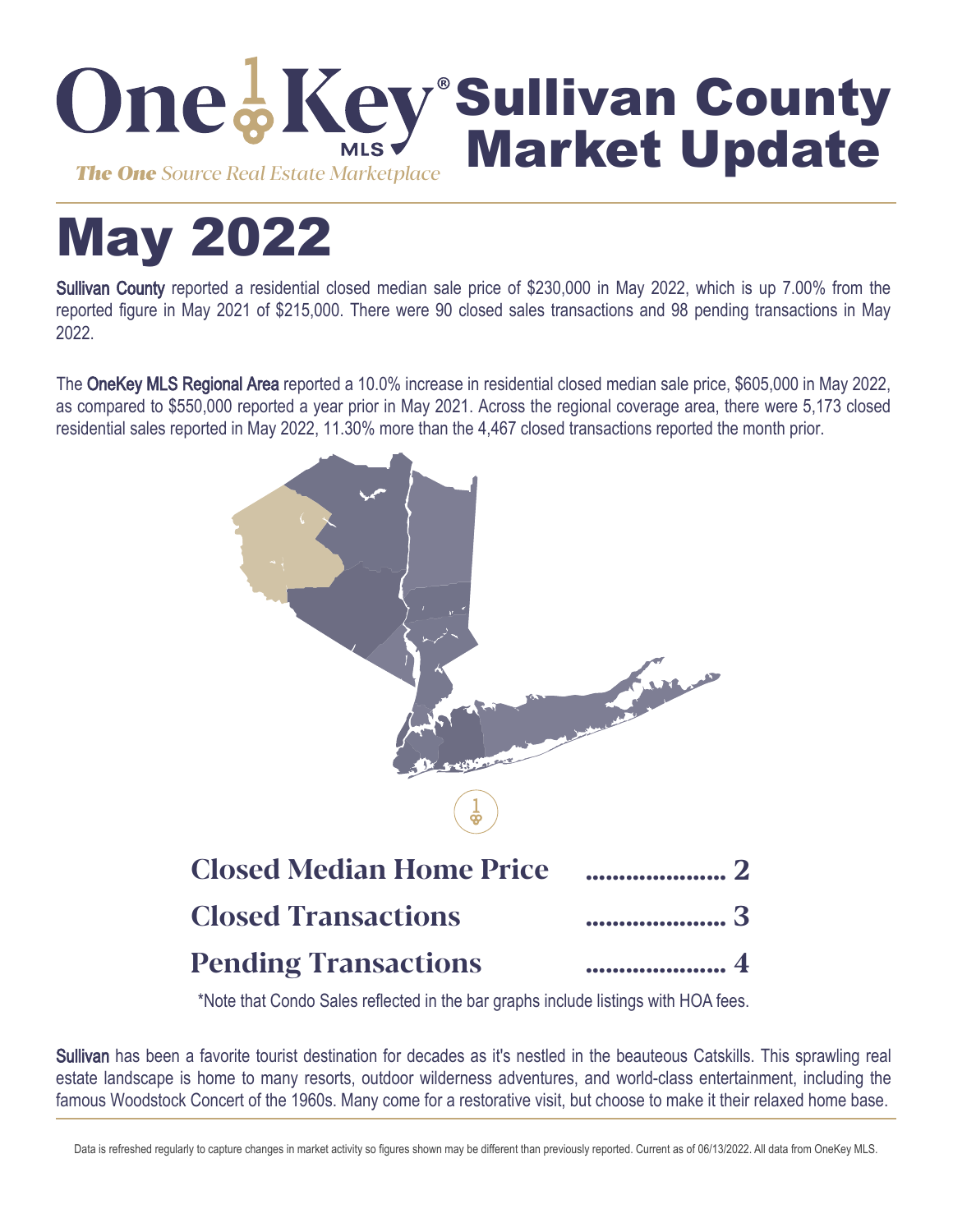

## Real Estate Market Report

## **Sold Property Median Price for:**

### **Location: Sullivan (County)**



#### Residential, Condo, Co-op Properties

| Month           | Current<br>Year | Prior<br>Year | %<br>Change |
|-----------------|-----------------|---------------|-------------|
| May-2022        | \$230,000       | \$215,000     | 7.0         |
| Apr-2022        | \$291,250       | \$210,888     | 38.1        |
| Mar-2022        | \$237,000       | \$236,000     | 0.4         |
| Feb-2022        | \$260,000       | \$228,000     | 14.0        |
| Jan-2022        | \$303,000       | \$195,250     | 55.2        |
| Dec-2021        | \$299.000       | \$214,500     | 39.4        |
| <b>Nov-2021</b> | \$245,000       | \$235,000     | 4.3         |
| Oct-2021        | \$238,000       | \$220,000     | 8.2         |
| Sep-2021        | \$258,500       | \$199,200     | 29.8        |
| Aug-2021        | \$230,000       | \$208,000     | 10.6        |
| <b>Jul-2021</b> | \$275,000       | \$170,000     | 61.8        |
| Jun-2021        | \$248,500       | \$172,500     | 44.1        |

**Sold Property Median Price for:** Location: Sullivan (County) (Last 24 Months - Residential, Condo, Co-op Properties)



Note: Information displayed in the data table is compiled by OneKey® MLS and represents a combined total of Residential, Condo, Co-op Properties sales for the selected time frame. Only available<br>data will be displayed. Pl

06/13/2022 10:54 AM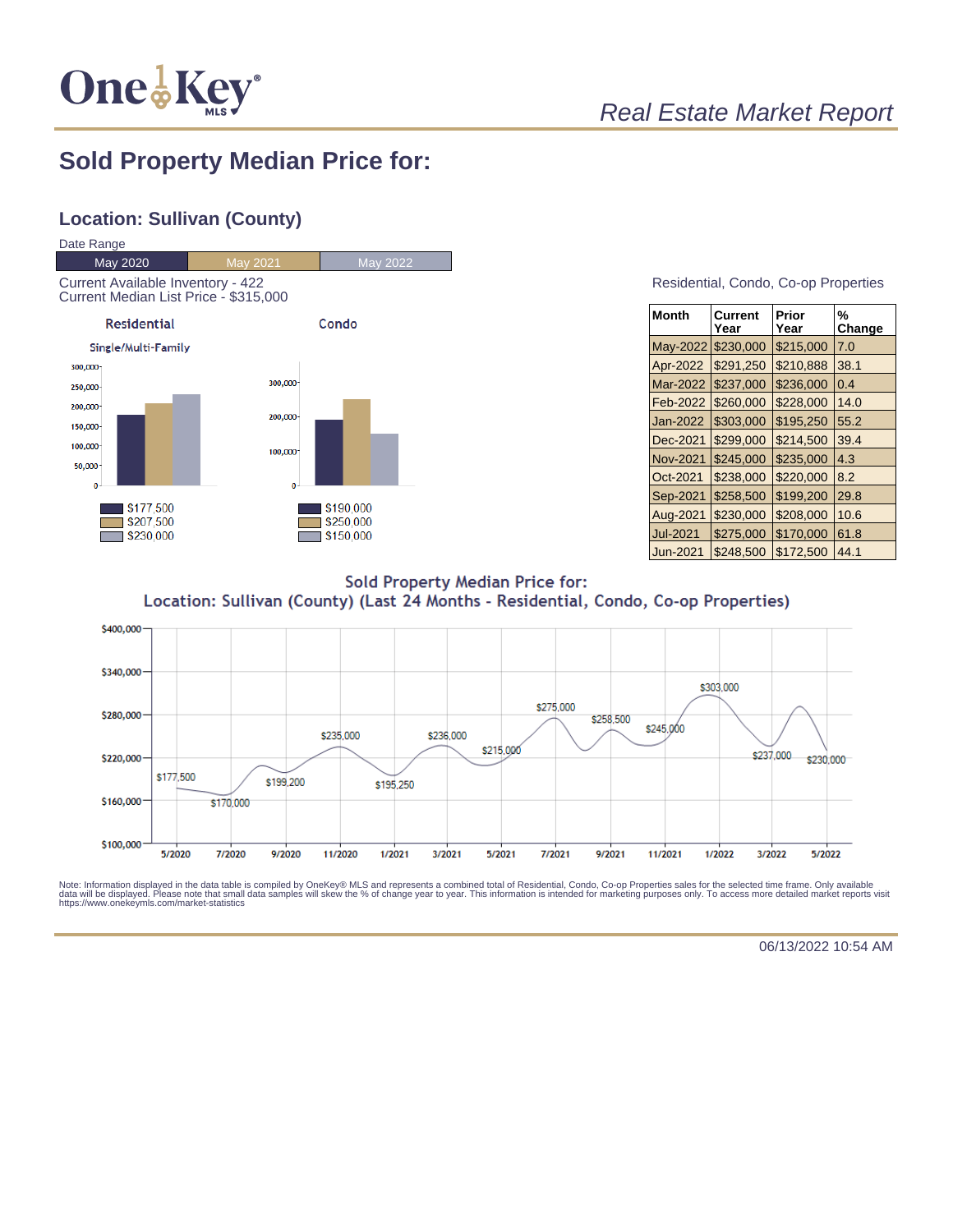

# Real Estate Market Report

## **Sold Property Counts for:**

## **Location: Sullivan (County)**



#### Residential, Condo, Co-op Properties

| <b>Month</b>    | Current<br>Year | Prior<br>Year | %<br>Change |
|-----------------|-----------------|---------------|-------------|
| May-2022        | 90              | 119           | $-24.4$     |
| Apr-2022        | 102             | 111           | $-8.1$      |
| Mar-2022        | 110             | 125           | $-12.0$     |
| Feb-2022        | 89              | 98            | $-9.2$      |
| Jan-2022        | 93              | 140           | $-33.6$     |
| Dec-2021        | 140             | 162           | $-13.6$     |
| <b>Nov-2021</b> | 113             | 129           | $-12.4$     |
| Oct-2021        | 115             | 159           | $-27.7$     |
| Sep-2021        | 104             | 162           | $-35.8$     |
| Aug-2021        | 101             | 133           | $-24.1$     |
| <b>Jul-2021</b> | 104             | 106           | $-1.9$      |
| Jun-2021        | 128             | 82            | 56.1        |

**Sold Property Counts for:** Location: Sullivan (County) (Last 24 Months - Residential, Condo, Co-op Properties)



Note: Information displayed in the data table is compiled by OneKey® MLS and represents a combined total of Residential, Condo, Co-op Properties sales for the selected time frame. Only available<br>data will be displayed. Pl

06/13/2022 10:54 AM